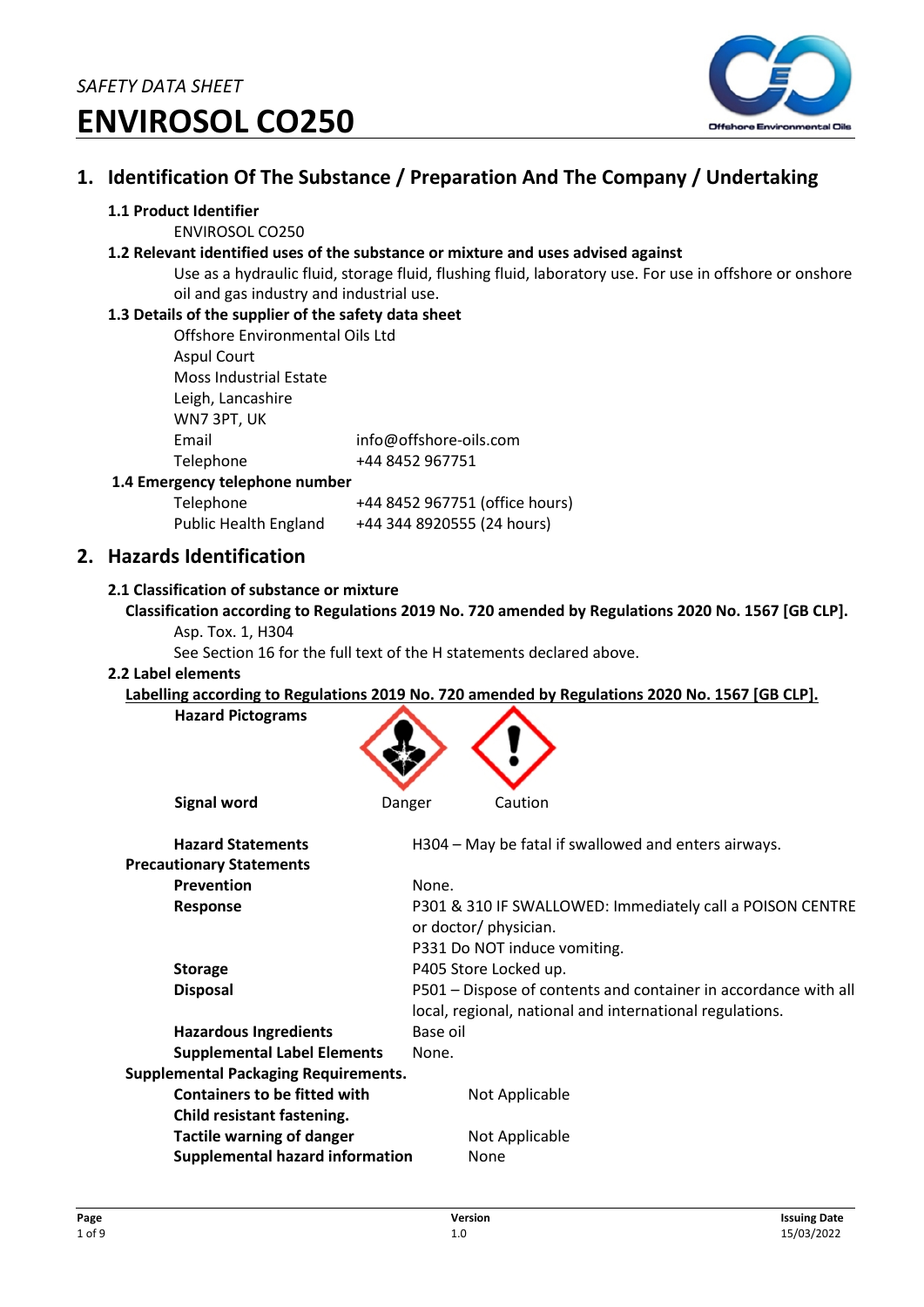

#### **2.3 Other Hazards**

#### **Other hazards which do not result in classification**

#### **Physical-Chemical Properties**

Contaminated surfaces may be extremely slippery.

#### **High Pressure Applications**

Injections through the skin as a result of contact with the product at high pressures constitute a major medical emergency. See notes to physician in section 4.3 of this safety data sheet.

### **3. Composition / Information On Ingredients**

#### **3.2 Mixture**

| Ingredient<br><b>Name</b> | <b>Identifiers</b> | Conc. (%) | Regulations 2019 No. 720 amended by<br>Regulations 2020 No. 1567 [GB CLP] Classification | Type        |
|---------------------------|--------------------|-----------|------------------------------------------------------------------------------------------|-------------|
| <b>Base Oil</b>           | Confidential       | >90%      | Asp Tox. 1, H304.                                                                        | $(1)$ $(2)$ |

Type

[1] Substance classified with a health or environmental hazard.

[2] Substance with a workplace exposure limit.

See section 8 for Occupational Exposure Limits, if available.

See sections 11 and 12 for detailed information on health effects, symptoms and environmental hazards.

For the full text of the H-Statements in this section, see section 16.

# **4. First Aid Measures**

#### **4.1 Description of first aid measures**

#### **General Advice**

Seek medical advice if irritation or symptoms persist and show this safety data sheet.

#### **Skin contact**

Wash off immediately with plenty of soap and water. Remove contaminated clothing. Seek medical attention if irritation or symptoms persist.

#### **Eye contact**

Rinse immediately with plenty of water for 15 minutes holding the eyelids open. Seek medical attention if irritation or symptoms persist.

#### **Inhalation**

If inhalation of fumes, mists or vapours causes irritation to the throat, nose or coughing, remove person to fresh air. Obtain medical advice if symptoms persist.

#### **Protection of First Aiders**

No action should be taken without suitable training, or which involves any personal risk. Most important symptoms and effects, both acute and delayed.

#### **Ingestion**

If contamination of the mouth occurs, wash it out thoroughly with water. DO NOT INDUCE VOMITING. Never give anything to an unconscious person. If swallowed, seek medical advice immediately and show this container or label.

#### **4.2 Most important symptoms and effects, both acute and delayed.**

See Section 11 for more detailed information on health effects and symptoms.

#### **4.3 Indication of any immediate medical attention and special treatment needed**

If swallowed, seek medical advice immediately and show this container or label.

#### **High Pressure Applications**

Injections through the skin due to contact with the product at high pressure constitute a major medical emergency. Injuries may not appear serious immediately, but within a few hours tissue can become discoloured, swollen, and painful with extensive subcutaneous necrosis. Surgical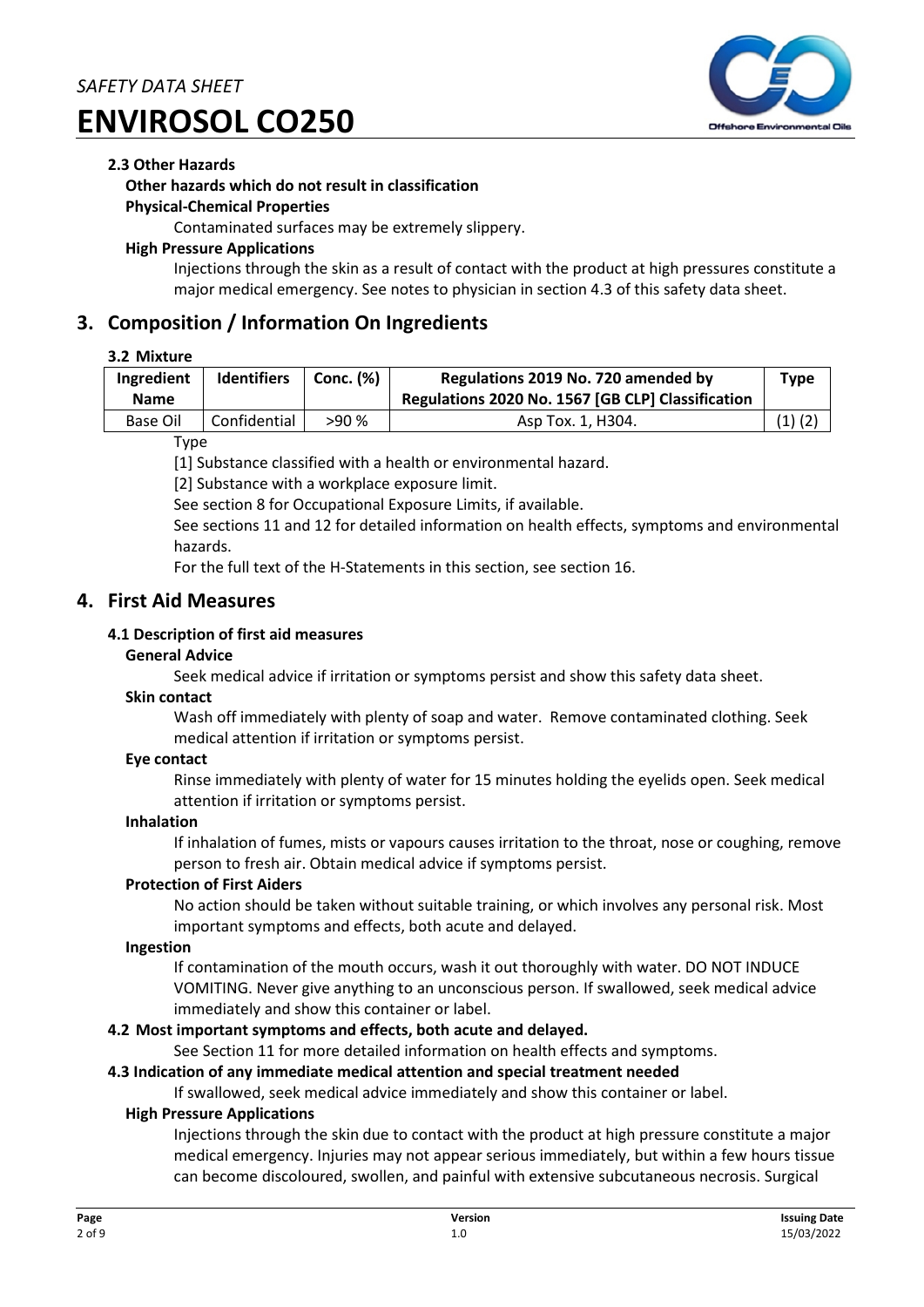

exploration should be undertaken without delay. Extensive and thorough debridement of the wound and underlying tissue is necessary to minimise tissue loss and to limit or prevent permanent damage. It should be noted that high pressure may force the product a considerable distance along tissue planes.

### **5. Fire Fighting Measures**

#### **5.1 Extinguishing media**

#### **Suitable extinguishing media**

Use extinguishing media appropriate to the surrounding fire conditions: Carbon Dioxide (CO2), dry chemical, foam, water fog.

#### **Unsuitable extinguishing media**

Do not use solid water stream as it may scatter and spread fire.

#### **5.2 Special Hazards arising from the substance or mixture**

#### **Hazardous Combustion Products**

Burning produces irritating, toxic and obnoxious fumes including carbon and nitrogen oxides

#### **5.3 Advice for Fire-fighters**

Fire fighters should wear appropriate protective equipment and self-contained breathing apparatus (SCBA) with a full-face piece operating in positive pressure mode. Clothing confirming to European Standard EN469 will give a basic level of protection for chemical incidents. Use water spray to cool unopened containers.

#### **6. Accidental Release Measures**

#### **6.1 Personal precautions, protective equipment and emergency procedures**

#### **For Non-Emergency Personnel**

Contact emergency personnel. No action should be taken without suitable training or involving personal risk. Evacuate surrounding areas and keep unnecessary and unprotected personnel from entering. Ensure adequate ventilation of the working area. Wear suitable protective equipment. Contaminated surfaces will be extremely slippery. Remove all sources of ignition. Do not breathe vapour or mist. Do not touch or walk-through spilt material.

#### **For Emergency Responders**

Wear a suitable chemical protective suit, gloves and chemical boots. See also information in "For non-emergency personnel".

#### **6.2 Environmental precautions**

Avoid dispersal of spilt and runoff and contact with soil, drains, sewers or waterways. Prevent further spillage if safe. Inform the relevant authorities if the product has caused environmental pollution (sewers, waterways, soil).

#### **6.3 Methods and material for containment and cleaning up**

#### **Small Spill**

Stop leak, if possible, without risk. Move containers from the spill area. Absorb with inert, absorbent material, transfer to suitable, labelled containers for disposal. Dispose of via a licensed water disposal contractor.

#### **Large Spill**

Contact emergency personnel immediately. Stop leak, if possible, without risk. Move containers from the spill area. Approach release from upwind. Prevent entry into sewers, water courses, basements and confined areas. Collect and contain spillage with non-combustible, absorbent material e.g., sand, earth, vermiculite or diatomaceous earth and transfer to suitable, labelled containers for disposal. Dispose of via a licensed water disposal contractor.

#### **6.4 Reference to other sections**

For personal protective equipment refer to Section 8. For disposal refer to Section 13.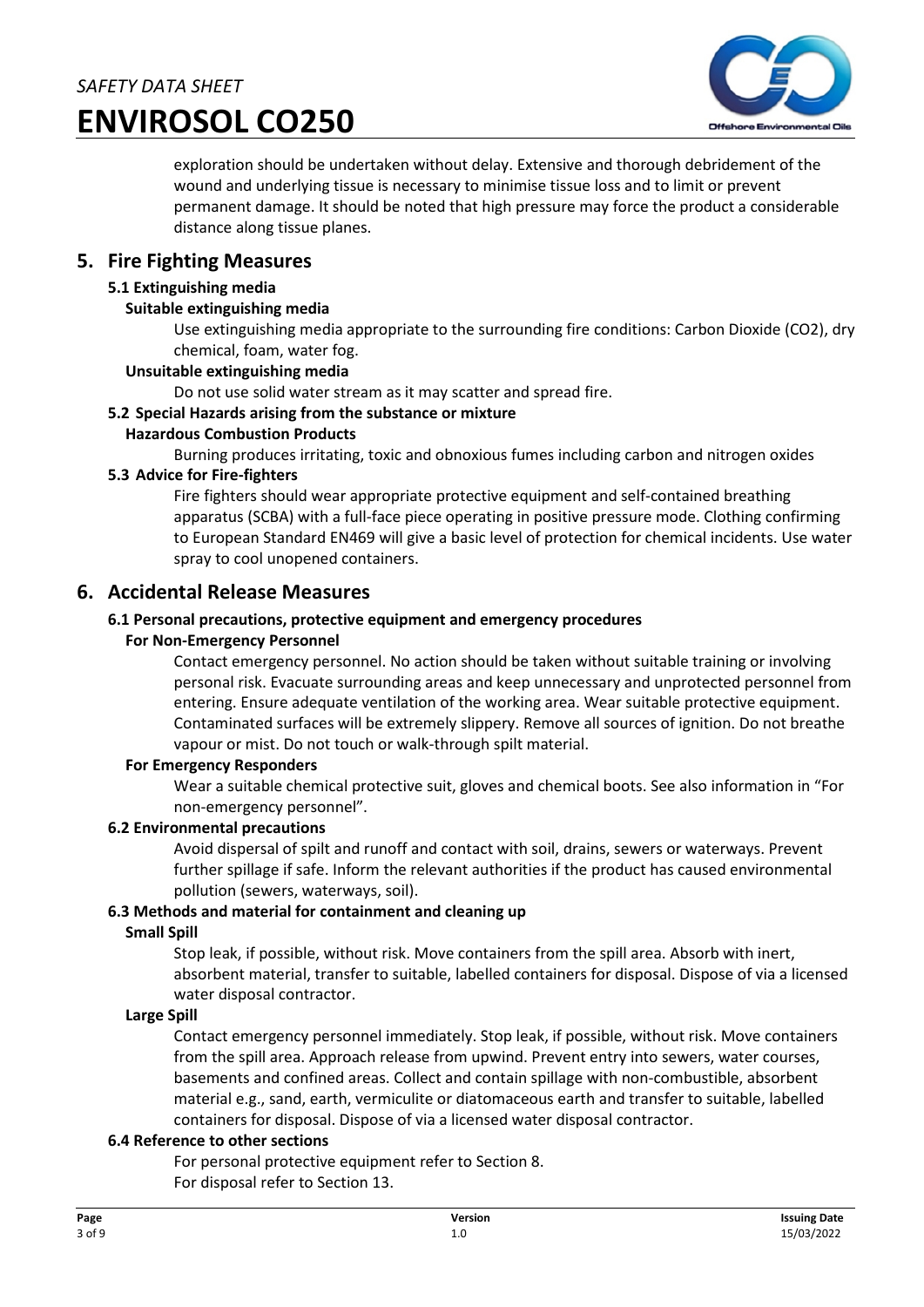

# **7. Handling And Storage**

### **7.1 Precautions for safe handling**

#### **Advice for safe handling**

Wear suitable personal protective equipment. Avoid contact with eyes and skin and clothing. Avoid breathing vapours or spray mist. Keep in the original container or an approved alternative made from a compatible material and keep tightly closed when not in use. Do not reuse containers.

#### **Advice on General Occupational Hygiene**

Smoking, eating and drinking should be prohibited in areas where this material is handled, stored or processed. Wash thoroughly after use. Contaminated clothing and personal protective equipment should be removed before entering eating areas. Ensure that eyewash stations and chemical safety showers are close to the working location.

#### **7.2 Conditions for safe storage, including any incompatibilities**

Store in correctly labelled containers. Store in a cool, dry, well-ventilated area away from heat and direct sunlight. Keep containers tightly closed until ready for use. Where possible, design the installations in order to avoid accidental emissions of product (due to seal breakage, for example) onto hot casings or electrical contacts. Protect from moisture and frost. Store in accordance with local regulations, away from incompatible materials, and store locked up (see section 10).

#### **7.3 Specific end uses**

Refer to section 1.2 and exposure scenarios in annex if applicable.

# **8. Exposure Controls / Personal Protection**

#### **8.1 Control Parameters**

#### **Exposure Limits**

Oils mists must be kept below 5 mg/ $m<sup>3</sup>$ .

**Derived No effect Level** 

No DELs available.

#### **Predicated No effect Concentration**

No PNECs available.

#### **8.2 Exposure Controls**

#### **Individual Protection Measures**

#### **Eye / Face Protection**

Safety glasses with side shields are considered minimum protection.

#### **Respiratory protection**

Avoid inhalation of mist, fumes or vapour generated in use. In case of insufficient ventilation, use suitable respiratory equipment.

#### **Skin Protection**

#### **Hand protection**

ear chemical resistant gloves. Nitrile gloves with a minimum thickness of 0.4mm are recommended. Most gloves provide only a short time of protection before they should be discarded and replaced. Gloves should be chosen in consultation with the supplier / manufacturer and with a full assessment of the working conditions. This information does not replace suitability tests since glove protection varies depending on the conditions under which the product is used.

#### **Body Protection**

Use of protective clothing is good industrial practice. Personal protective equipment for the body should be selected based on the task being performed. Cotton or polyester/cotton overalls will only provide protection against light superficial contamination that does not soak through to the skin. Overalls should be washed regularly. When the risk of exposure is high (e.g., if cleaning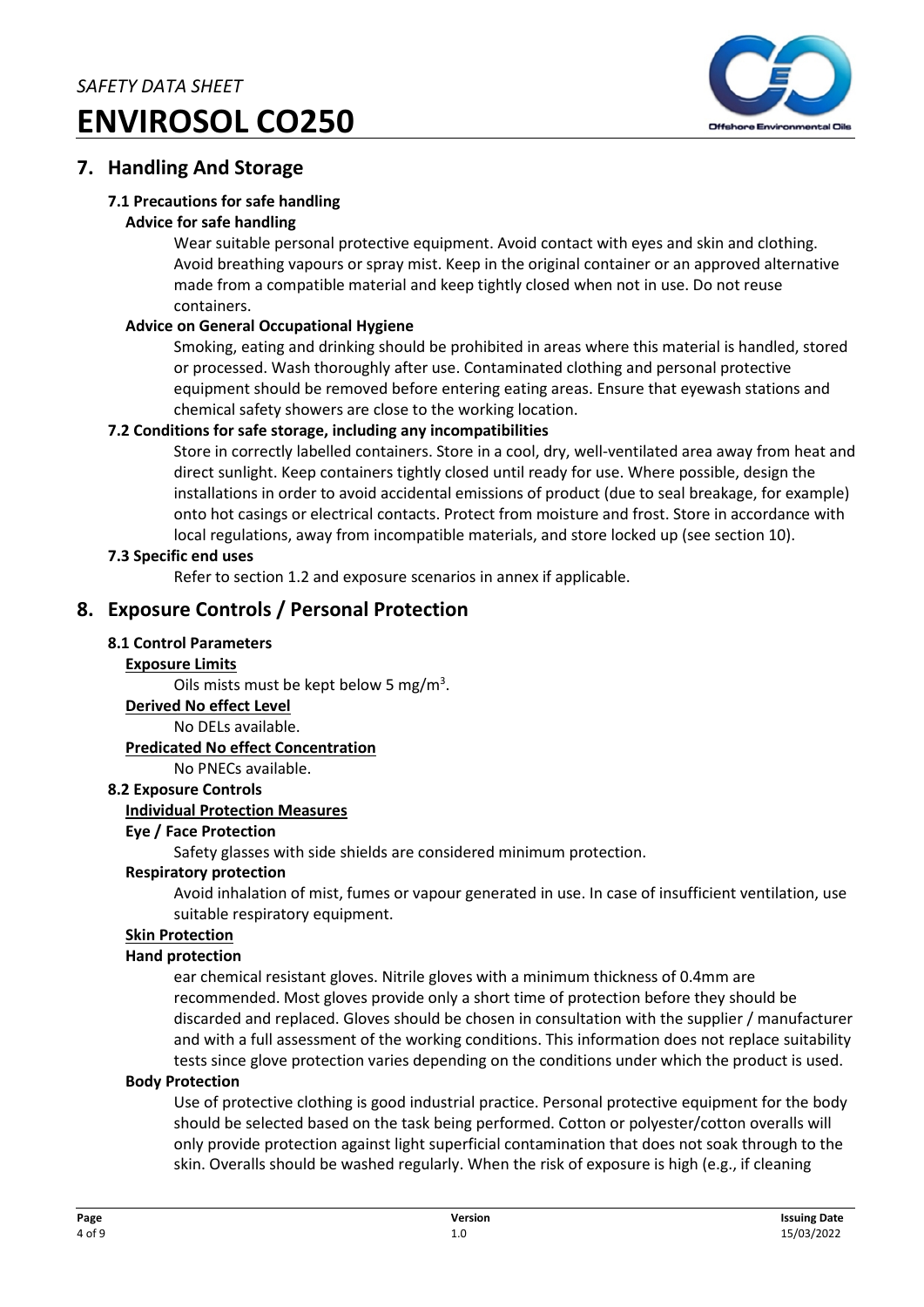

spillages or when at risk of splashing), chemical resistant aprons and or imperious chemical suits and boots will be required.

#### **Environmental Exposure Controls**

Emission from ventilation or work process equipment should be checked to ensure they comply with the requirements of environmental protection legislation. In some cases, fume scrubbers' filters or engineering modifications to the process equipment will be necessary to reduce emissions to acceptable levels below their respective threshold limit value.

# **9. Physical And Chemical Properties**

#### **9.1 Information on basic physical and chemical properties**

| (a) Appearance                              | Liquid                                  |
|---------------------------------------------|-----------------------------------------|
| (b) Odour                                   | Bland                                   |
| (c) Odour Threshold                         | Not suitable for measurement            |
| (d) pH                                      | Not applicable                          |
| (e) Melting / freezing point                | < -40°C                                 |
| (f) Initial boiling point and boiling range | $>220$ °C                               |
| (g) Flash Point                             | No data available                       |
| (h) Evaporation rate                        | No data available                       |
| (i) Flammability (solid, gas)               | No data available                       |
| (j) Upper / Lower Explosion Limit           | No data available                       |
| (k) Vapour Pressure                         | <1 mmHg at 20 °C                        |
| (I) Vapour density                          | No data available                       |
| (m) Relative density                        | $0.80 - 0.84$ gcm <sup>-3</sup> @ 20 °C |
| (n) Water solubility                        | Insoluble                               |
| (o) Partition coefficient                   | Not suitable for measurement            |
| n-octanol / water                           |                                         |
| (p) Auto ignition temperature               | No data available                       |
| (q) Decomposition temperature               | No data available                       |
| (r) Viscosity                               | Typically 6.5 cSt @20 °C                |
| (s) Explosive properties                    | No data available                       |
| (t) Oxidising properties                    | No data available                       |
| 9.2 Other information                       |                                         |

No additional information.

# **10. Stability And Reactivity**

#### **10.1 Reactivity**

No data available.

#### **10.2 Chemical Stability**

Stable under normal operating conditions.

#### **10.3 Possibility of hazardous reactions**

None expected under normal operating conditions.

#### **10.4 Conditions to avoid**

No specific data.

#### **10.5 Incompatible materials**

No data available.

#### **10.6 Hazardous decomposition products**

Stable under normal conditions. Decomposition products may include carbon and nitrogen oxides.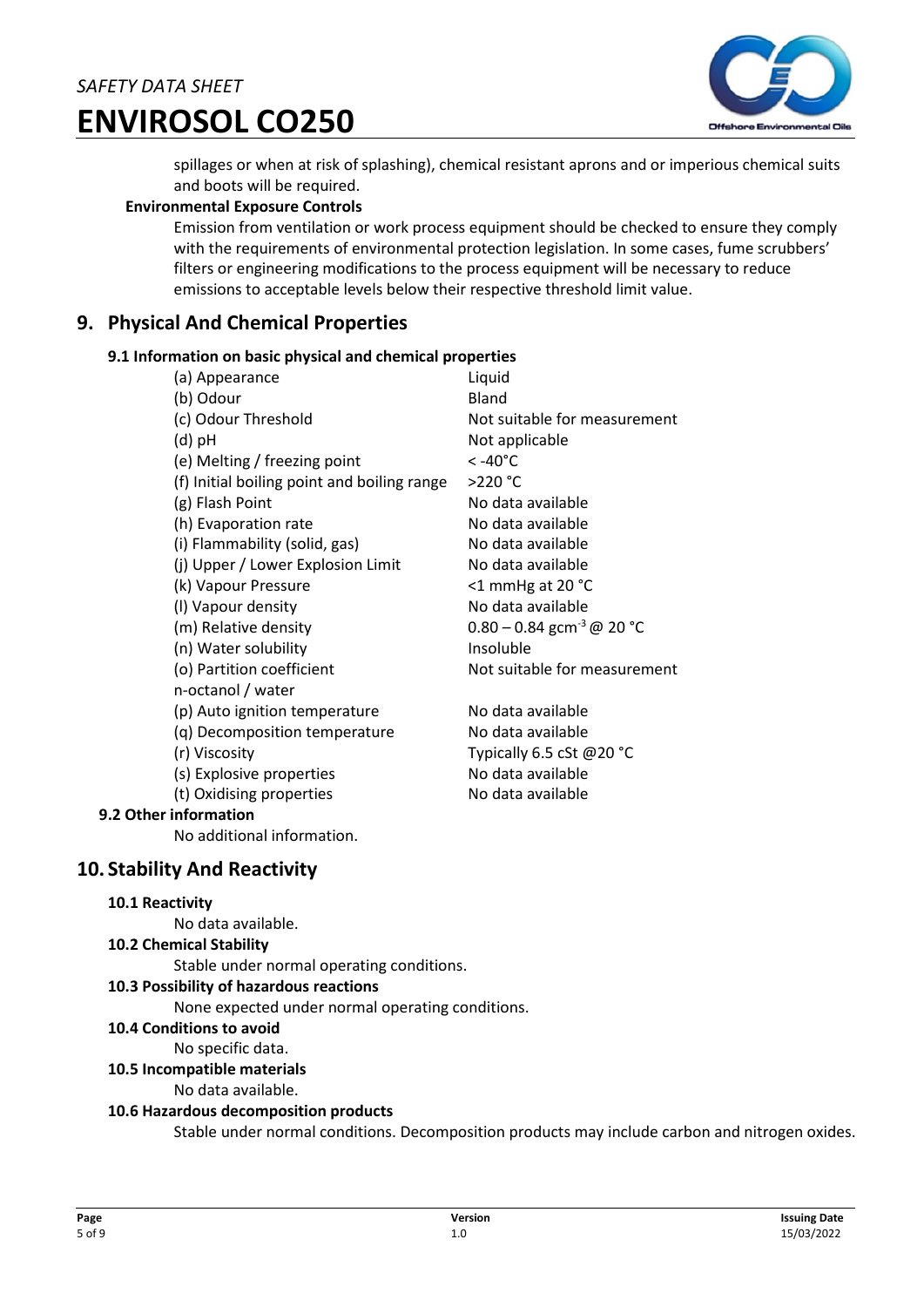

# **11. Toxicological Information**

### **11.1 Information on toxicological effects**

#### **Information on likely routes of exposure**

Routes of anticipated entry: Inhalation, Dermal.

#### **Product Information**

#### **Potential Acute Health Effects**

| <b>Inhalation</b>                       | The product has a low vapour pressure and does not cause an inhalation<br>exposure issue at ambient conditions. Contact with vapours, mists or sprays<br>may cause irritation of the breathing passages. Aspiration of spray, mist or |
|-----------------------------------------|---------------------------------------------------------------------------------------------------------------------------------------------------------------------------------------------------------------------------------------|
|                                         | vapour may cause chemical pneumonitis.                                                                                                                                                                                                |
| Ingestion                               | Aspiration hazard if swallowed - Aspiration of spray, mist or vapour may cause                                                                                                                                                        |
|                                         | chemical pneumonitis.                                                                                                                                                                                                                 |
| <b>Skin Contact</b>                     | No known significant effects or critical hazards.                                                                                                                                                                                     |
| <b>Eye Contact</b>                      | No known significant effects or critical hazards.                                                                                                                                                                                     |
|                                         | Symptoms related to the physical, chemical and toxicological characteristics                                                                                                                                                          |
| <b>Inhalation</b>                       | Symptoms may include - nausea, vomiting, headache, fatigue, dizziness.                                                                                                                                                                |
| Ingestion                               | Symptoms may include - nausea, vomiting.                                                                                                                                                                                              |
| <b>Skin Contact</b>                     | No known significant effects or critical hazards.                                                                                                                                                                                     |
| <b>Eye Contact</b>                      | No known significant effects or critical hazards.                                                                                                                                                                                     |
|                                         | Delayed and immediate effects and also chronic effects from short- and long-term exposure                                                                                                                                             |
| <b>Inhalation</b>                       | Overexposure to inhalation of airborne droplets may cause irritation of the                                                                                                                                                           |
|                                         | respiratory tract.                                                                                                                                                                                                                    |
| Ingestion                               | Ingestion of large quantities may cause nausea and diarrhoea.                                                                                                                                                                         |
| <b>Skin Contact</b>                     | No known significant effects or critical hazards.                                                                                                                                                                                     |
| <b>Eye Contact</b>                      | May cause transient stinging or redness.                                                                                                                                                                                              |
|                                         |                                                                                                                                                                                                                                       |
| <b>Potential Chronic Health Effects</b> |                                                                                                                                                                                                                                       |
| General                                 | No known significant effects or critical hazards.                                                                                                                                                                                     |
| Carcinogenicity                         | No known significant effects or critical hazards.                                                                                                                                                                                     |
| <b>Mutagenicity</b>                     | No known significant effects or critical hazards.                                                                                                                                                                                     |
| <b>Developmental effects</b>            | No known significant effects or critical hazards.                                                                                                                                                                                     |
| <b>Fertility effects</b>                | No known significant effects or critical hazards.                                                                                                                                                                                     |
| <b>Acute Toxicity</b>                   | No known significant effects or critical hazards.                                                                                                                                                                                     |
| <b>Skin Corrosion / Irritation</b>      | No known significant effects or critical hazards.                                                                                                                                                                                     |
|                                         | Serious Eye-Damage / Irritation No known significant effects or critical hazards.                                                                                                                                                     |
|                                         | Respiratory or skin sensitisation No known significant effects or critical hazards.                                                                                                                                                   |
| <b>Germ Cell Mutagenicity</b>           | No known significant effects or critical hazards.                                                                                                                                                                                     |
| Carcinogenicity                         | No known significant effects or critical hazards.                                                                                                                                                                                     |
| <b>Reproductive Toxicity</b>            | No known significant effects or critical hazards.                                                                                                                                                                                     |
| Target Organ effects (STOT) -           | No known significant effects or critical hazards.                                                                                                                                                                                     |
|                                         |                                                                                                                                                                                                                                       |
| <b>Single Exposure</b>                  |                                                                                                                                                                                                                                       |
| Target Organ effects (STOT) -           | No known significant effects or critical hazards.                                                                                                                                                                                     |
| <b>Repeated Exposure</b>                |                                                                                                                                                                                                                                       |

**Aspiration Hazard** Aspiration hazard if swallowed – Aspiration of spray, mist or vapour may cause chemical pneumonitis.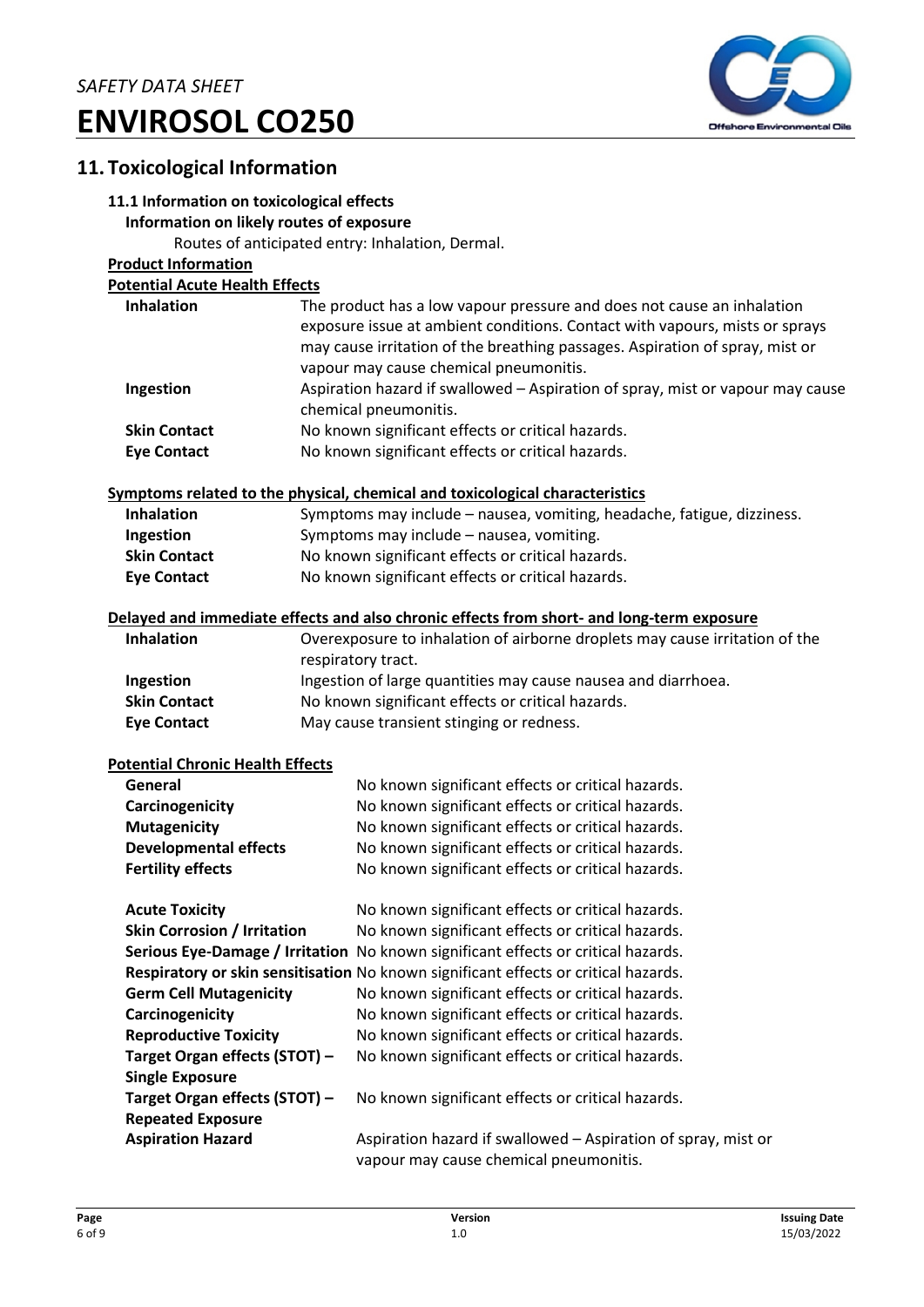

# **12. Ecological Information**

#### **12.1 Toxicity**

All components are classified as non-hazardous for the environment.

#### **12.2 Persistence and degradability**

All components are readily biodegradable.

#### **12.3 Bioaccumulative potential**

All components are not considered bioaccumulative.

#### **12.4 Mobility in soil**

Soil / Water partition coefficient  $(K_{oc})$  Not Available.

**Mobility** Not Available.

### **12.5 Results of PBT and vPvB assessment**

All components are not considered to be PBT or vPvB.

#### **12.6 Other adverse effects**

No known significant effects or critical hazards.

### **13.Disposal Considerations**

#### **13.1 Waste Treatment methods**

#### **Waste disposal covering waste and dangerous waste.**

#### **Waste from Residues / Unused Product**

Dispose of through a licensed disposal company in accordance with the current UK legislation on waste and hazardous waste. Where possible recycling is preferred to disposal or incineration. using a licensed disposal company.

#### **Soiled packaging:**

Empty containers completely. Retain label(s) on container. Dispose of through a licensed disposal company in accordance with the current UK legislation on waste and hazardous waste. Where possible recycling is preferred to disposal or incineration.

#### **Waste Disposal No:**

The following waste codes are only suggestions: - 13 01 12 – Readily Biodegradable Hydraulic Oils. Waste Codes are not product specific. Waste codes should be assigned by the user based on the application for which the product was used.

#### **Waste Treatment – relevant information.**

Product floats on the surface of the water.

#### **Sewage Treatment – relevant information.**

Waste should not be disposed of by release to sewers. Product floats on the surface of water.

# **Other waste Disposal recommendations.**

None.

# **14. Transport Information**

**14.5 Environmental hazards Not hazardous. 14.6 Special Precautions for user Server Share.** None. **14.7 Transport in bulk according to** Not regulated **Annex II of MARPOL73/78 and the IBC Code**.

**14.1 UN Number** Not regulated under ADR/RID, ADN, IMDG or IATA. **14.2 UN Proper Shipping Name** Not regulated under ADR/RID, ADN, IMDG or IATA. **14.3 Transport hazard class(es)** Not regulated under ADR/RID, ADN, IMDG or IATA. **14.4 Packing group** Not regulated under ADR/RID, ADN, IMDG or IATA.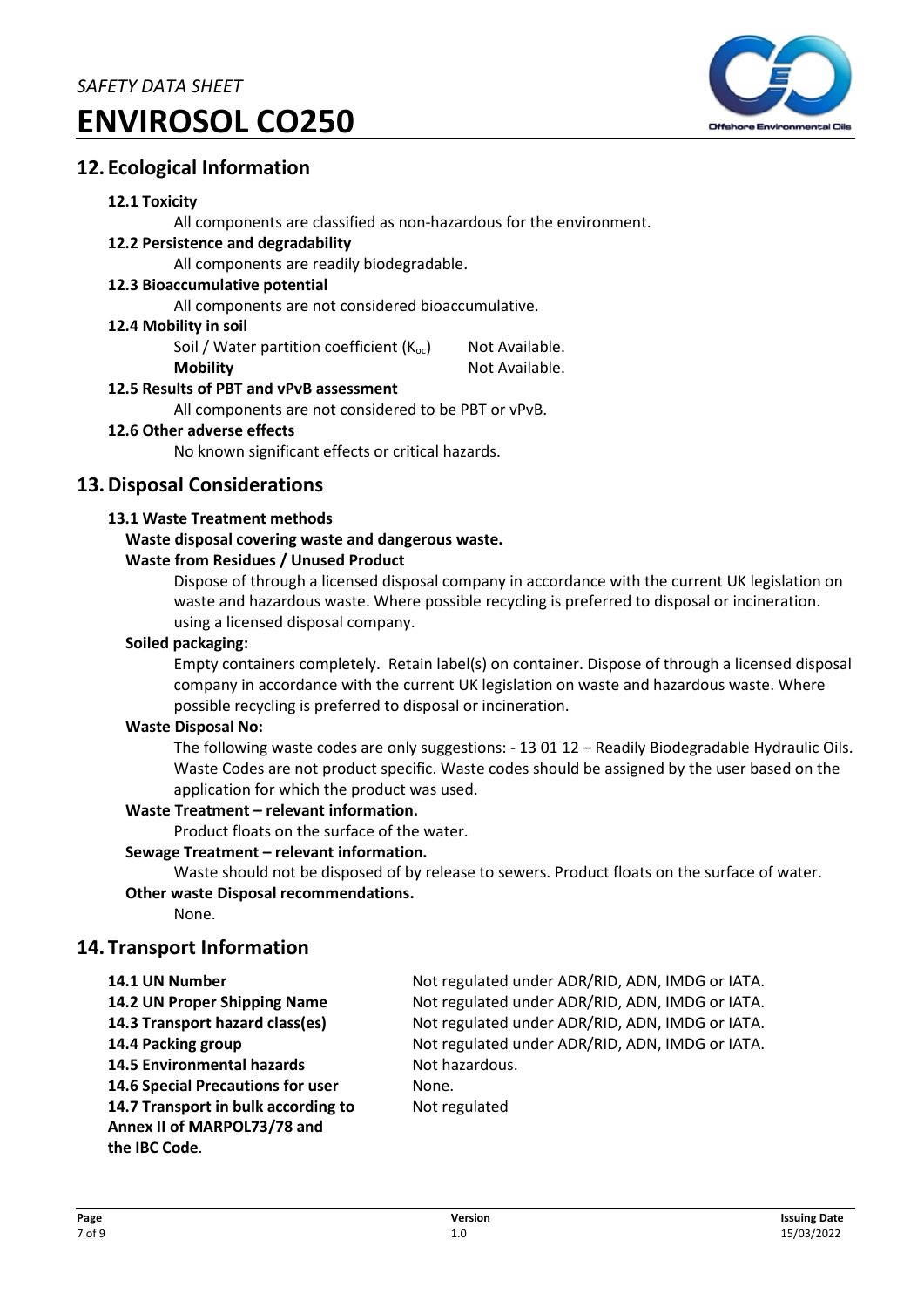

# **15.Regulatory Information**

**15.1 Safety Health and environmental regulations / legislation specific for the substance / mixture Regulation 2020 No. 1577 [UK REACH].** 

### **Annex XIV – List of Substances subject to Authorisation**

#### **Substances of very high concern**

None of the components are listed.

#### **Annex XVII – Restrictions on the manufacture, placing of the market and use of certain dangerous substances, mixtures and articles**

Not applicable.

#### **15.2 Chemical Safety assessment**

No Chemical Safety Assessment has been carried out for this substance/mixture by the supplier as this product contains substances for which Chemical Safety Assessments are still required.

### **9 Other Information**

#### **Abbreviations and Acronyms.**

| <b>ADN</b>    | European Provisions concerning the International Carriage of Dangerous Goods<br>by Inland Waterway. |
|---------------|-----------------------------------------------------------------------------------------------------|
| <b>ADR</b>    | The European Agreement concerning the International Carriage of Dangerous                           |
|               | Goods by Road.                                                                                      |
| <b>AICS</b>   | Australian Inventory of Chemical Substances.                                                        |
| <b>ATE</b>    | Acute Toxicity Estimate.                                                                            |
| <b>BCF</b>    | <b>Bioconcentration Factor.</b>                                                                     |
| CAS           | <b>Chemicals Abstract Service.</b>                                                                  |
| <b>CSA</b>    | <b>Chemical Safety Assessment.</b>                                                                  |
| <b>CSR</b>    | Chemical Safety Report.                                                                             |
| <b>DMEL</b>   | Derived Minimal effect Level                                                                        |
| <b>DNEL</b>   | Derived No effect Level.                                                                            |
| <b>EC</b>     | European Commission.                                                                                |
| <b>EINECS</b> | European Inventory of Existing Commercial chemical Substances.                                      |
| <b>ENCS</b>   | Existing and New Chemical Substances.                                                               |
| <b>ES</b>     | Exposure Scenario.                                                                                  |
| EU            | European Union.                                                                                     |
| <b>GB</b>     | <b>Great Britain</b>                                                                                |
| <b>GB CLP</b> | The Chemicals (Health and Safety) and Genetically Modified Organisms                                |
|               | (Contained Use) (Amendment etc.) (EU Exit) Regulations 2019 No. 720 as                              |
|               | amended by The Chemicals (Health and Safety) and Genetically Modified                               |
|               | Organisms (Contained Use) (Amendment etc.) (EU Exit) Regulations 2020 No.                           |
|               | 1567.                                                                                               |
| H Statement   | Specific Hazard Statement.                                                                          |
| <b>GHS</b>    | Globally Harmonised System of Classification and Labelling of Chemicals.                            |
| <b>IATA</b>   | International Air Transport Association.                                                            |
| <b>IBC</b>    | Intermediate Bulk Container.                                                                        |
| <b>IESCS</b>  | Inventory of Existing Chemical Substances Produced or Imported in China.                            |
| <b>IMDG</b>   | International Maritime Dangerous Goods.                                                             |
| <b>KECI</b>   | Korea Existing Chemicals Inventory.                                                                 |
| Koc           | Soil Organic Carbon-Water Partitioning Coefficient.                                                 |
| <b>MARPOL</b> | Marine Pollution.                                                                                   |
|               |                                                                                                     |